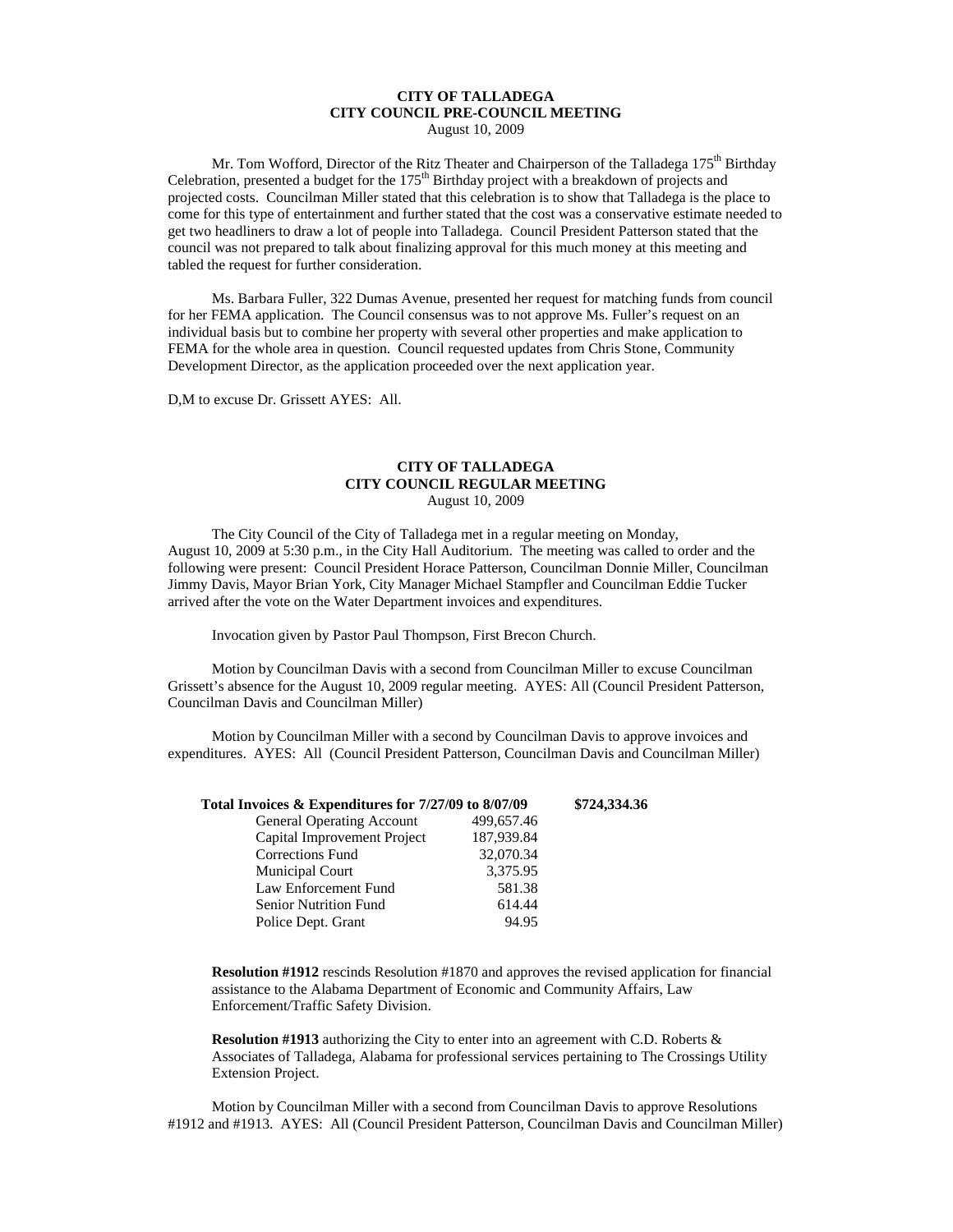**Resolution #1914** authorizing a contract with East Alabama Regional Planning and Development Commission for professional services in accordance with the Brownfields Site Assessment Grant over a three year period not to exceed \$115,780.

Motion by Councilman Miller with a second from Councilman Davis to approve Resolution #1914. Roll Call. AYES: All (Council President Patterson, Councilman Davis and Councilman Miller)

Motion by Councilman Miller with a second by Councilman Davis to approve invoices and expenditures for the Water Department. AYES: All (Council President Patterson, Councilman Davis and Councilman Miller)

| <b>Expenditures for 7/30/09 to 8/06/09</b> |            | \$468,437.76 |
|--------------------------------------------|------------|--------------|
| General Fund                               | 467.411.76 |              |
| Coleman Circle Project                     | 1.037.00   |              |

Update on North Street Parking lot indicated that Griffin Excavating would start demolition/ construction within the week. The contract calls for the parking lot to be placed in service within sixty (60) days. Final inspection of the parking lot will be handled "in-house."

A ground breaking ceremony on the Coleman Circle project, followed by a dedication ceremony of the new playgrounds, is planned for Friday, August 21, 2009.

A report was presented on the cost of temporary employees currently working for the City. There was some discussion on the hiring freeze that was approved at a previous meeting. Councilman Davis stated that the Council acted in haste without taking into consideration the need to replace police officers and firemen and fill other necessary positions if they become vacant.

Motion by Councilman Davis with a second from Councilman Miller to rescind the hiring freeze. AYES: Councilman Davis, Councilman Miller and Councilman Tucker. ABSTAIN: Council President Patterson.

There was some discussion on the Talladega 175<sup>th</sup> Birthday Celebration. Councilman Davis indicated that he would like to see some private money used as well as the City's funds. Councilman Miller stated that this was a very important project to promote the City and that the Council needed to show its support for the hard-working, enthusiastic volunteers on the Talladega 175 Committee.

City Manager Stampfler presented a Preliminary Report and Recommendations concerning the investigation of the Police Department Corruption and Racism allegations made by Councilman Eddie Tucker that was compiled from several interviews with police officers and written correspondence from Steven D. Giddens, District Attorney and Major Jerry Conner, Chief, Alabama Bureau of Investigations. Manager Stampfler's recommendations include continued sensitivity training for members of the Police Department, creation of a Deputy Chief of Police position that, if possible, be filled with a minority candidate and develop a strong minority recruitment and hiring program. Councilman Tucker stated that he was not "interviewed" for this report and that he did not feel an investigation had been done. There was further discussion of the report and recommendations presented. Councilman Tucker indicated that he was requested to put his complaints about the Police Department in writing and that is what he did. Council President Patterson recommended that Talladega College be contacted by the City Manager as a partner in diversity training for City employees. Councilman Davis requested that any action taken on the Manager's recommendations for the Police Department be delayed until Councilman Grissett could be involved in the discussion. Councilman Tucker stated that he did not agree that an investigation had occurred but did agree that the recommendations are a good start.

Extensive discussion of the 2009-2010 budget as presented by the City Manager. Council President Patterson indicated that expenditures were higher than expected revenue and that the City's fund balance was being applied in order to balance the budget for 2009-2010. Councilman Miller requested work sessions to go over ideas. Council President Patterson indicated that he wanted to go ahead with the Police Department/City Hall renovations. City Manager Stampfler indicated that the budget did not include any layoffs of personnel. Council President Patterson requested a memo from Finance Director, Teri St. James, to explain how the deficit was being address in the budget.

Street light approval process was discussed. Council President Patterson indicated that he thought the procedure was for the Council member to make a recommendation to the City Manager who